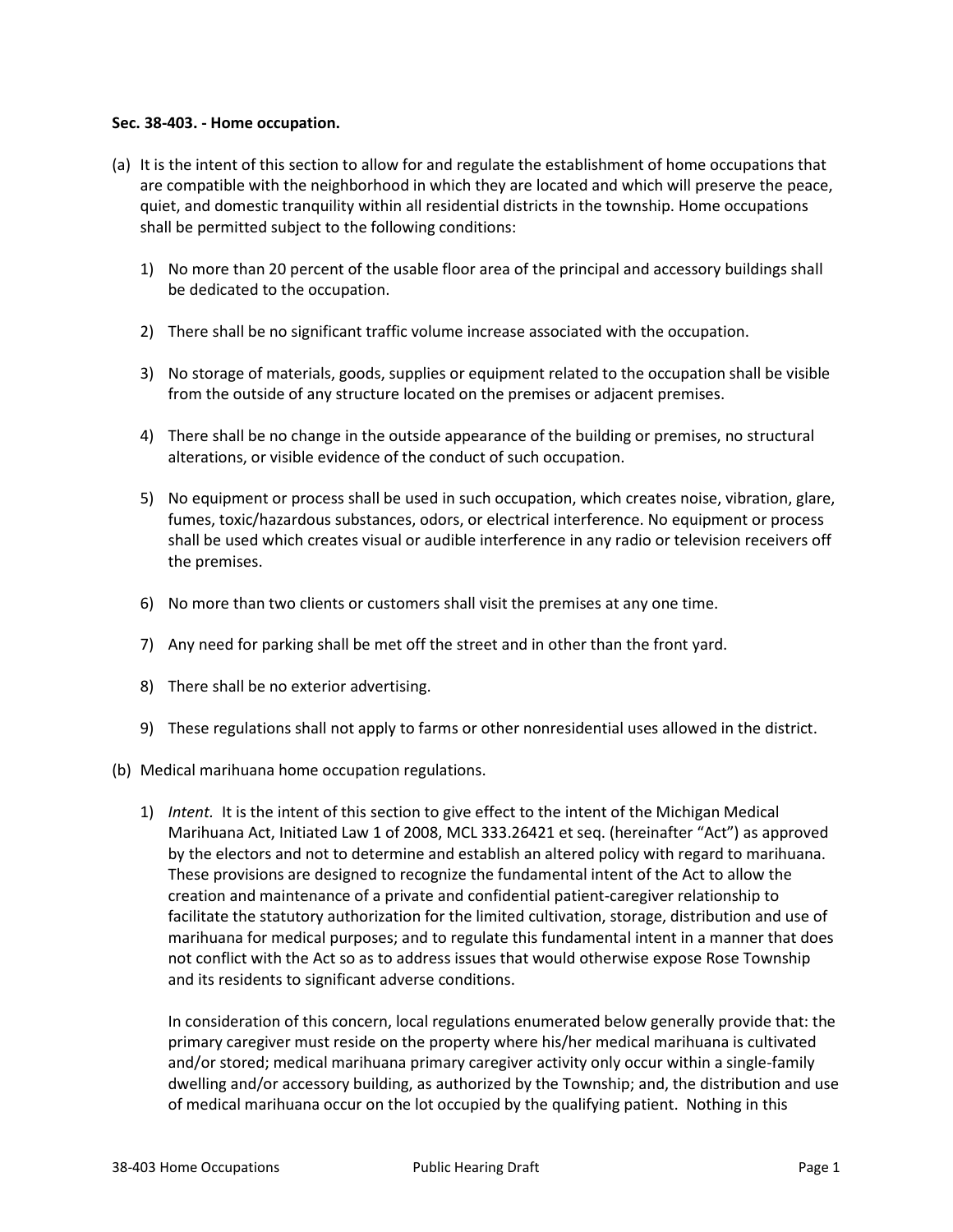section shall be construed as allowing persons to engage in conduct that endangers other or causes a public nuisance, or to allow the use, cultivation, growth, possession or control of marihuana not in strict accordance with the express authorizations of the Act and these regulations; and nothing in this section shall be construed to undermine or provide immunity from federal and state law as it may be enforced by the federal or state government relative to the cultivation, storage, distribution or use of marihuana.

2) *Definitions.* The following definitions shall apply for the purposes of this section:

*Collective ingestion facility* means a facility that allows multiple qualifying patients to consume or ingest medical marihuana upon the premises. This term does not encompass the consumption or ingestion of medical marihuana by a qualifying patient at his/her residence or at a hospital or hospice at which the qualifying patient is receiving care.

*Dispensary* means any operation where marihuana is distributed to a qualifying patient by someone other than his/her designated primary caregiver.

*Enclosed locked facility* means a closet, room, or other comparable, stationary, and fully enclosed area equipped with secured locks or other functioning security devices that permit access only by a registered primary caregiver or registered qualifying patient.

*Marihuana* means the substance defined as such in Section 7106 of the Public Health Code, 1076 PA 368, MCL 333.7106.

*Michigan Medical Marihuana Act* or *Act* means the Michigan Initiated Law 1 of 2008, MCL 333.26421, et seq.

*Primary caregiver* means a primary caregiver as defined under MCL 333.26423(h) of the Act, and who has been issued and possesses a registry identification card under the Act.

*Qualifying patient* means a qualifying patient as defined under MCL 333.26423(i) of the Act, and who has been issued and possess a registry identification card under the Act.

*Registry identification card* means the document defined as such under MCL 333.26423(j) of the Act and which is issued by the State of Michigan to identify a person as a registered qualifying patient or registered primary caregiver.

- 3) *Remainder of article; effect of permit approval.* In recognition of the unique nature of the medical marihuana home occupation provided for hereunder, the conditions and requirements set forth in paragraph (a) above for home occupations shall not be applicable to medical marihuana home occupations. In addition, the issues of a medical marihuana home occupation permit hereunder shall relieve the applicant from any obligation of site plan review or a land use permit for the activity authorized thereunder.
- 4) *Regulations.*
	- 1) *Medical marihuana home occupation permit requirement.*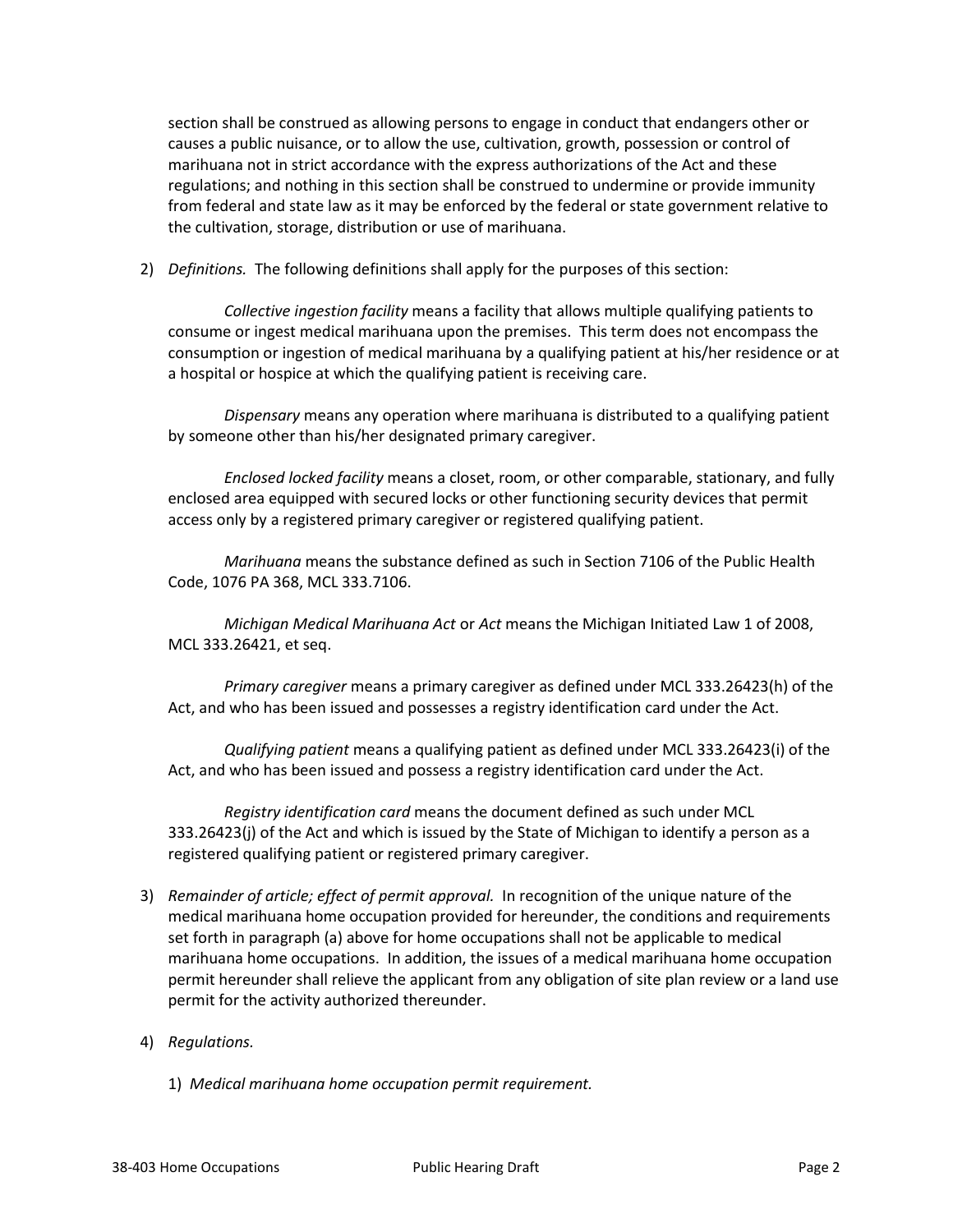- a. The cultivation, storage and/or distribution of marihuana by a primary caregiver conducted in accordance with the Act shall be allowed as a permitted use on a conforming lot and within a conforming building (principal or accessory) in the AG/RP agricultural and rural preserve district subject to the terms and conditions set forth in this section. The growing of marihuana plants outdoors is expressly prohibited. Except as set forth in subsection (e) below, no such cultivation, storage and/or distribution shall be lawful in Rose Township unless and until the location of the premises in which such primary caregiver activity is conducted has received a medical marihuana home occupation permit under this section.
- b. The requirement of this section is to require a permit for a location and not to license persons. A confidential application for a medical marihuana home occupation permit on a form approved by the Township Board shall be submitted to the Zoning Administrator. An application shall:
	- 1. Not require the name, home address or date of birth of a qualifying patient.
	- 2. Include the name of the primary caregiver (or medical marihuana home occupation permit holder, if different), and the address of the premises.
	- 3. Describe the enclosed locked facility in which any and all cultivation of marihuana is proposed to occur or where marihuana will be stored, with such description including the location of the facility in the building.
	- 4. For safety and other code inspection purposes, describe and provide detailed specifications of equipment proposed to be used to facilitate the cultivation and harvesting of marihuana plants including, but not limited to, lighting, HVAC, electrical service, and plumbing.
	- 5. Include a description of the odor mitigation systems and a ventilation plan that provides for adequate ventilation so as to prevent pesticides, insecticides or other chemicals used in the cultivation of marihuana from being dispersed or released outside of the building.
	- 6. Include an operations plan that addresses water use, water discharge, and the disposal of waste, as well as a description of type, quantity, location and method of containment for any herbicides, pesticides, or fertilizers that will be used for growing, cultivating, and harvesting marihuana.
	- 7. Demonstrate that the applicant holds a valid registry identification card.
	- 8. Contain such other information as the Township Board determines is needed for the administration of this section or to ascertain satisfaction of the standards for the granting of a permit hereunder.
- c. No application for a permit hereunder shall be approved without payment of a nonrefundable application fee to help defer a portion of the cost of administering and enforcing this section. The application fee shall be set by resolution of the Township Board and may be adjusted from time to time thereafter as the Township Board deems appropriate.
- d. It is the intent of this section that the information acquired through the permitting procedure prescribed herein shall be accessible to the Zoning Administrator, Michigan Construction Code, fire code enforcement officials, and law enforcement officials and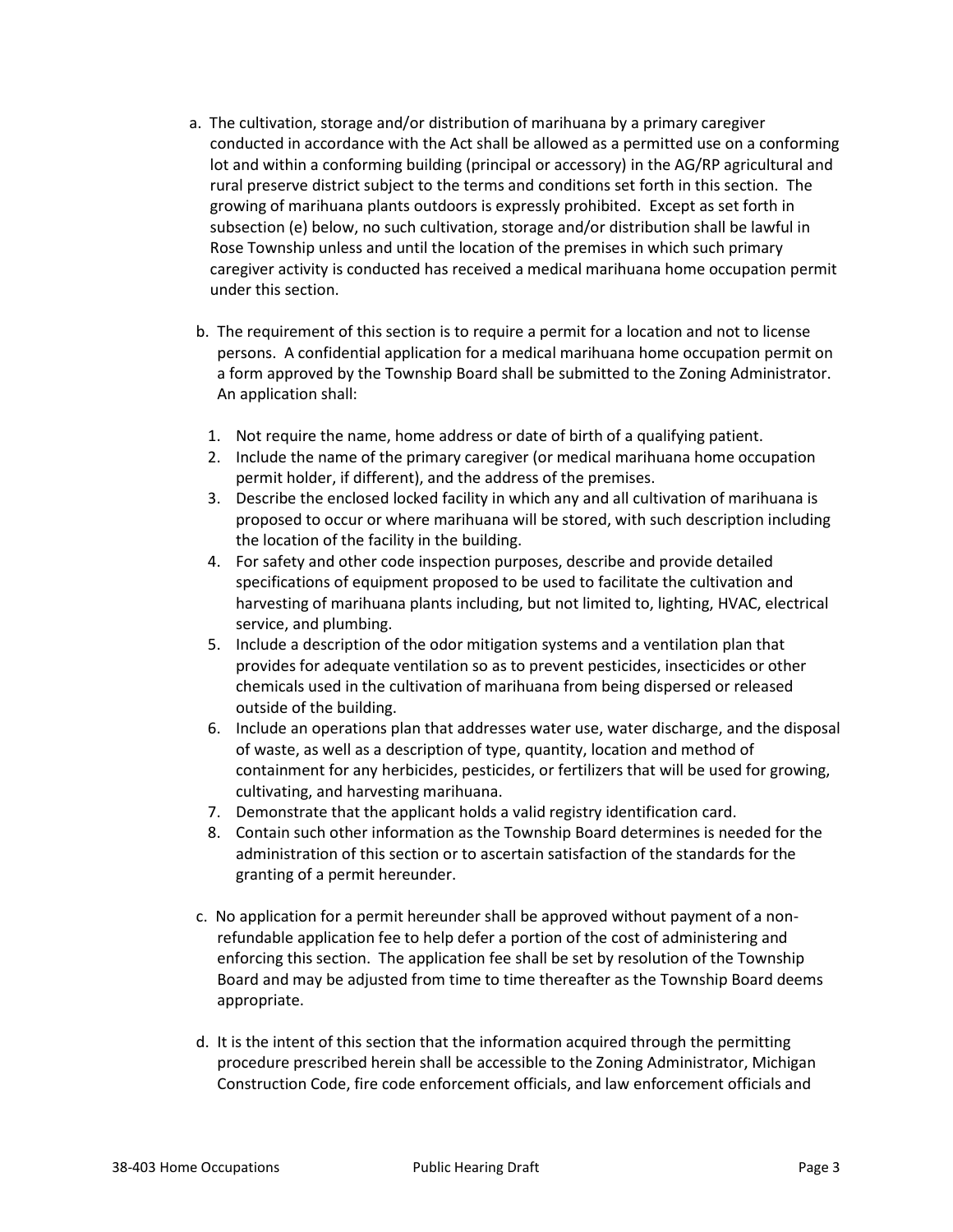their support personnel, in the performance of their duties and shall otherwise remain confidential and not subject to public discloser except as otherwise required by law.

## 2. *Requirements and standards for approval of permit and for the activity permitted.*

- a. There shall be not more than one primary caregiver operating upon the lot for which a permit is requested. The primary caregiver shall reside within the dwelling located upon the lot for which a permit is requested. A primary caregiver may assist the number of qualifying patients allowed under the Act with their medical use of marihuana.
- b. The lot for which a permit is requested shall not be located:
	- 1. Within 1,000 feet of a public or private elementary or secondary school, public or private preschool or licensed daycare facility.
	- 2. Within 300 feet of public park or public recreational area.
	- 3. Within 1,500 feet of another lot for which a medical marihuana home occupation permit has been issued pursuant to this section.

Measurements for purposes of this subsection shall be made from the lot line to the public park, public recreational area, or a lot which previously received a medical marihuana home occupation permit.

- c. Subject to the exceptions set forth in subsection (f) below, the medical marihuana primary caregiver activity shall occur only within a single-family dwelling or approved accessory building. The primary caregiver activity shall at all times be subordinate and incidental to the use of the dwelling as a residence.
- d. The primary caregiver shall be allowed to cultivate the number of marihuana plants allowed under the Act for each of his/her qualifying patients. All marihuana and marihuana plants shall be contained inside the main residential structure or an approved accessory building, except when being delivered by the primary caregiver to a qualifying patient off-site.
- e. That portion of the single-family dwelling unit used for the growing, processing, or storage of medical marihuana shall not exceed a gross floor area of 150 square feet.
- f. All medical marihuana must be kept in an enclosed locked facility to which only the registered patient and/or primary caregiver have access.
- g. The primary caregiver shall not distribute or allow the use of marihuana by the qualifying patients he/she is designated to serve upon the lot for which a permit is issued hereunder unless the qualifying patient resides therein.
- h. If a residential room with windows is utilized as a marihuana growing location, any lighting methods that exceed usual residential use between the hours of 10:00 p.m. and 6:00 a.m. shall employ shielding methods to prevent ambient light spillage that causes or creates a distraction or nuisance to any adjacent residential properties.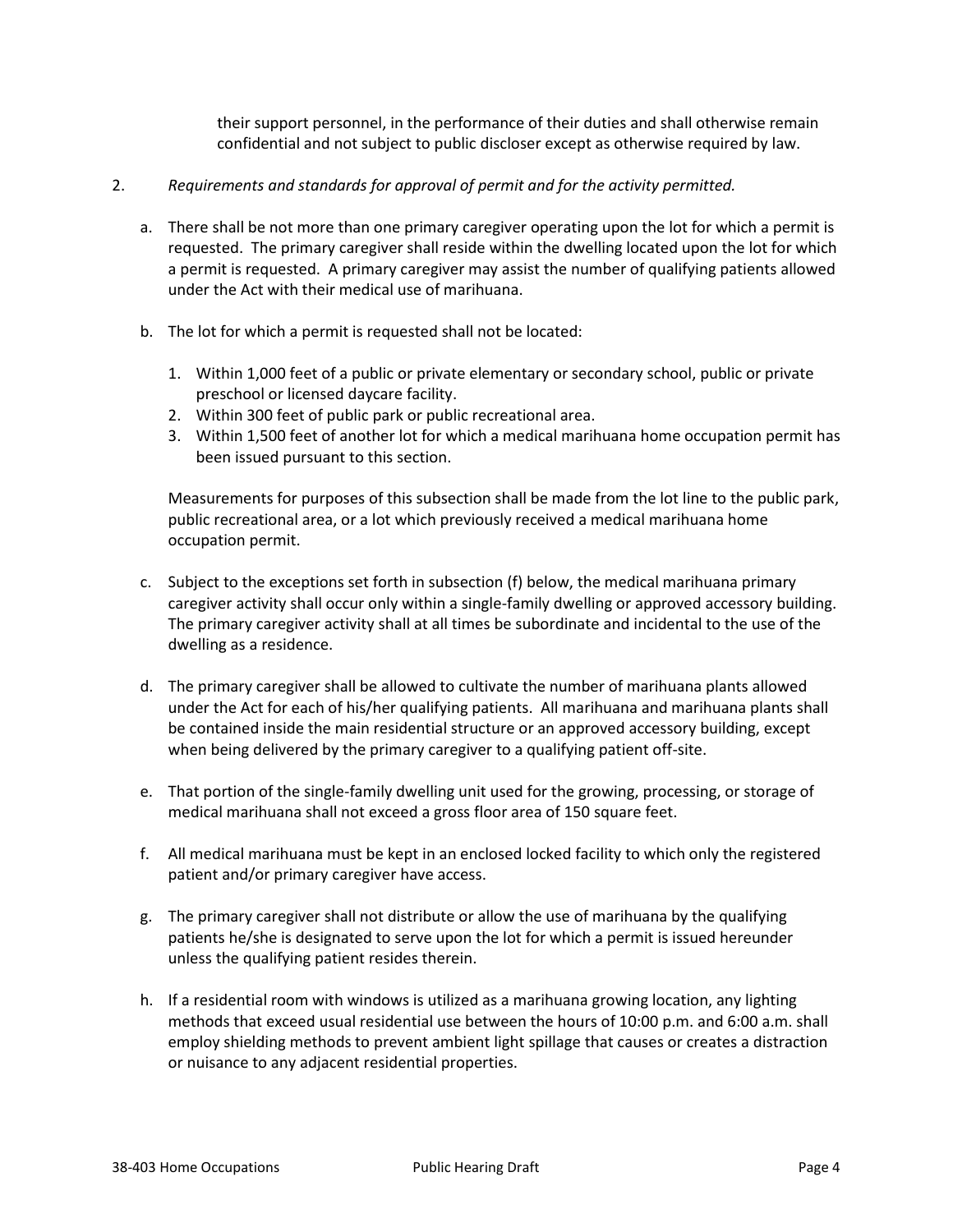- i. No equipment or process shall be used in growing, processing, or handling marihuana which creates additional noise, vibration, glare, light, fumes, odors or electrical interference detectable to the normal senses at or beyond the property line of the property. In case of electrical interference, no equipment or process shall be used which creates visual or audible interference with any radio, television, broadband, or similar receiver off the premises or cause fluctuation in line voltage off the premises.
- j. All necessary building, electrical, plumbing and mechanical permits shall be obtained for any portion of a premises in which electrical wiring, lighting and/or watering devices are located, installed or modified that support the cultivation or harvesting of marihuana. Prior to a permit issued hereunder taking effect and the commencement of primary caregiver activities, the premises shall be inspected for compliance with applicable provisions of the Michigan Construction Code and the Michigan Fire Code. The premises shall be inspected annually thereafter for continued compliance with all applicable Zoning Ordinance and construction code and fire code requirements.

Furthermore, the applicant shall submit a load sheet to the Planning, Design and Engineering Department of the applicable energy provider.

The load sheet will determine load limits and capability of the electrical system, and set safety standards such that the growing operation does not impact the electrical service for surrounding properties.

The applicant must include approval of the load sheet from the energy provider as part of its application for an electrical permit. A permit will not be issued without this approval.

The applicant shall be responsible for any costs associated with the preparation and submittal of this information, which is not included in the review fee established by the Township Board for a medical marihuana home occupation permit.

- k. There shall be no sign identifying the premises as a site at which medical marihuana is cultivated, harvested or distributed.
- l. The primary caregiver activities conducted on the premises for which a medical marihuana home occupation permit is granted hereunder shall be in conformance with the application approved hereunder, the Act, and the administrative rules promulgated pursuant to the Act.
- m. Nothing in this section shall be deemed to allow dispensaries or collective ingestion facilities, which are hereby strictly prohibited.
- e. *Disclaimer of immunity.* Nothing in this section shall be construed as allowing the use, cultivation, distribution or possession of marihuana not in strict compliance with the express provisions of the Act and the provisions of this section. Further, nothing in this section shall be construed to undermine or provide immunity from federal or state law as it may be enforced by the federal or state government relative to the use, cultivation, distribution or possession of marihuana or to prevent prosecution thereunder.